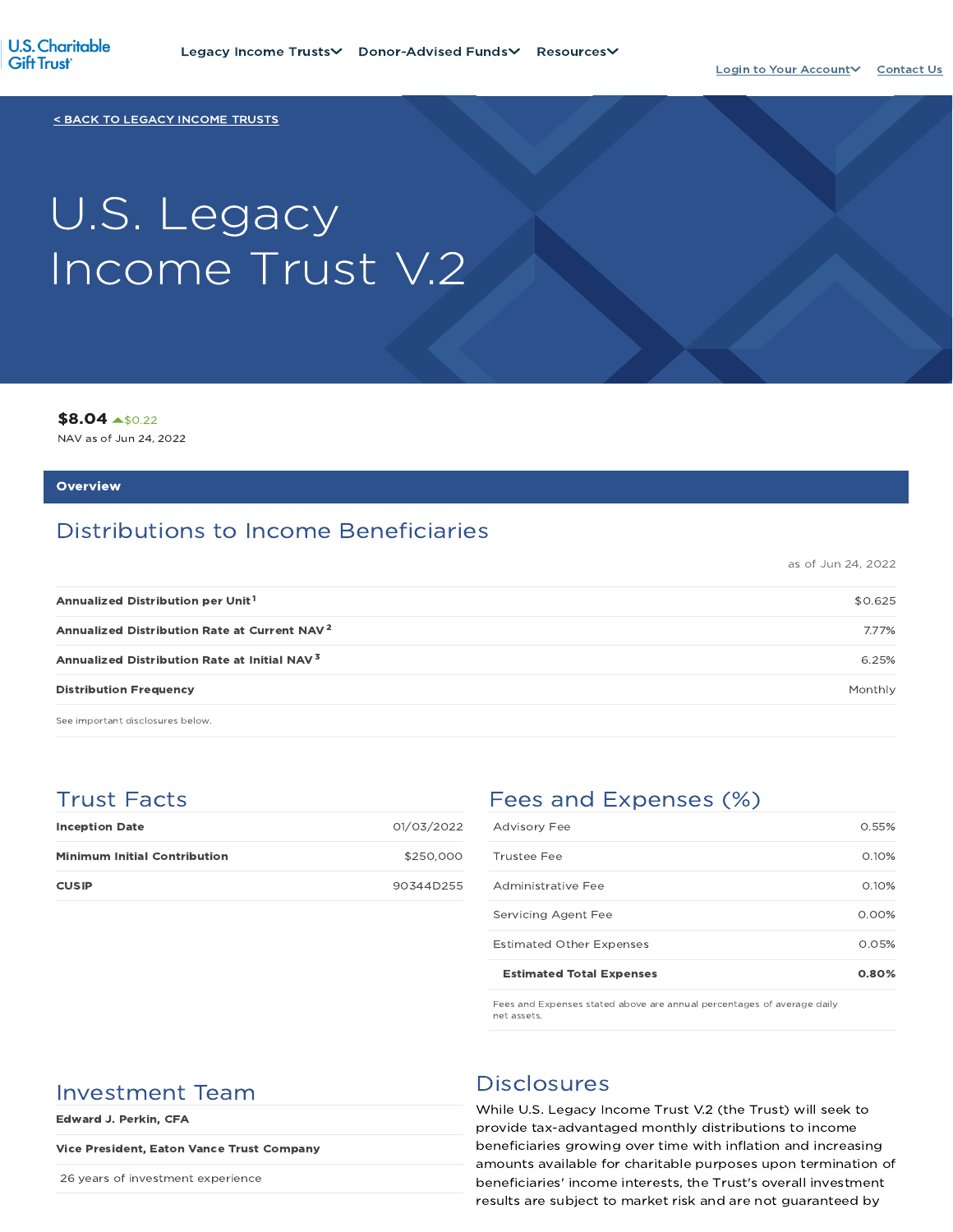| 6 years at Eaton Vance                             | any person. Distributions to income beneficiaries may<br>fluctuate with changes in economic conditions, may not grow       |
|----------------------------------------------------|----------------------------------------------------------------------------------------------------------------------------|
| BA, University of California, Santa Barbara        | over time at rates consistent with inflation and may decline.                                                              |
| MBA, Columbia Business School                      | The tax character of distributed Trust income may vary. The<br>principal amount available for charitable purposes upon     |
| G. R. Nelson                                       | termination of a Trust Account's income interests may be<br>higher or lower than the value of the Trust Account at initial |
| <b>Vice President, Eaton Vance Trust Company</b>   | funding.                                                                                                                   |
| 23 years of investment experience                  |                                                                                                                            |
| 16 years at Eaton Vance                            |                                                                                                                            |
| <b>BBA University of Notre Dame</b>                |                                                                                                                            |
| MBA, Harvard Business School                       |                                                                                                                            |
| Derek J.V. DiGregorio                              |                                                                                                                            |
| Vice President, Eaton Vance Trust Company          |                                                                                                                            |
| 15 years of investment experience                  |                                                                                                                            |
| 15 years at Eaton Vance                            |                                                                                                                            |
| <b>BS, Bates College</b>                           |                                                                                                                            |
| MBA, Boston University Questrom School of Business |                                                                                                                            |

1. The Annualized Distribution per Unit is calculated by multiplying the current daily distribution per unit first by the number of days in the current month, then multiplying by twelve.

2. The Annualized Distribution Rate at Current NAV is calculated by dividing the Trust's current Annualized Distribution per Unit by the Trust's net asset value per unit (NAV) as of the prior business day. NAV is calculated by dividing the Trust's net assets by the number of units currently outstanding.

3. The Annualized Distribution Rate at Initial NAV is calculated by dividing the Trust's current Annualized Distribution per Unit by the Trust's initial NAV of \$10.00.

#### Performance

# Historical Total Returns (%)

as of Mar 31, 2022

|                                                   |       |         |            |                          |         |                          | Annualized           |
|---------------------------------------------------|-------|---------|------------|--------------------------|---------|--------------------------|----------------------|
|                                                   | 1 Mo. | 3 Mo.   | <b>YTD</b> | 1 Yr.                    | $3Yr$ . | 5 Yr.                    | Since Fund Inception |
| 05/31/2022                                        |       |         |            |                          |         |                          |                      |
| U.S. Legacy Income Trust V.2 Total Return         | 2.39  | $-3.12$ |            | $\overline{\phantom{0}}$ |         |                          | $-10.85$             |
| <b>Income Return</b>                              | 0.60  | 1.79    |            | $\qquad \qquad$          | -       |                          | 2.88                 |
| <b>Principal Return</b>                           | 1.78  | $-4.82$ |            | $\overline{\phantom{0}}$ |         |                          | $-13.34$             |
| <b>Common Trust</b>                               | 2.46  | $-2.88$ | $-10.16$   | $-4.53$                  | 10.05   | $\overline{\phantom{0}}$ | 6.92                 |
| MSCI World Index <sup>4</sup>                     | 0.08  | $-5.72$ | $-12.97$   | $-4.82$                  | 12.64   | 9.72                     | $-13.23$             |
| 40% MSCI USA / 60% MSCI World ex USA <sup>5</sup> | 0.39  | $-5.28$ | $-11.85$   | $-6.48$                  | 10.56   | 7.91                     | $-11.89$             |
| 03/31/2022                                        |       |         |            |                          |         |                          |                      |
| U.S. Legacy Income Trust V.2 Total Return         | 1.34  |         |            |                          |         |                          | $-6.74$              |
| <b>Income Return</b>                              | 0.57  |         |            | $\overline{\phantom{0}}$ |         |                          | 1.64                 |
| <b>Principal Return</b>                           | 0.77  |         |            |                          |         |                          | $-8.25$              |
| <b>Common Trust</b>                               | 1.44  | $-6.17$ | $-6.17$    | 6.45                     |         |                          | 8.95                 |
| MSCI World Index <sup>4</sup>                     | 2.74  | $-5.15$ | $-5.15$    | 10.12                    | 14.96   | 12.42                    | $-5.44$              |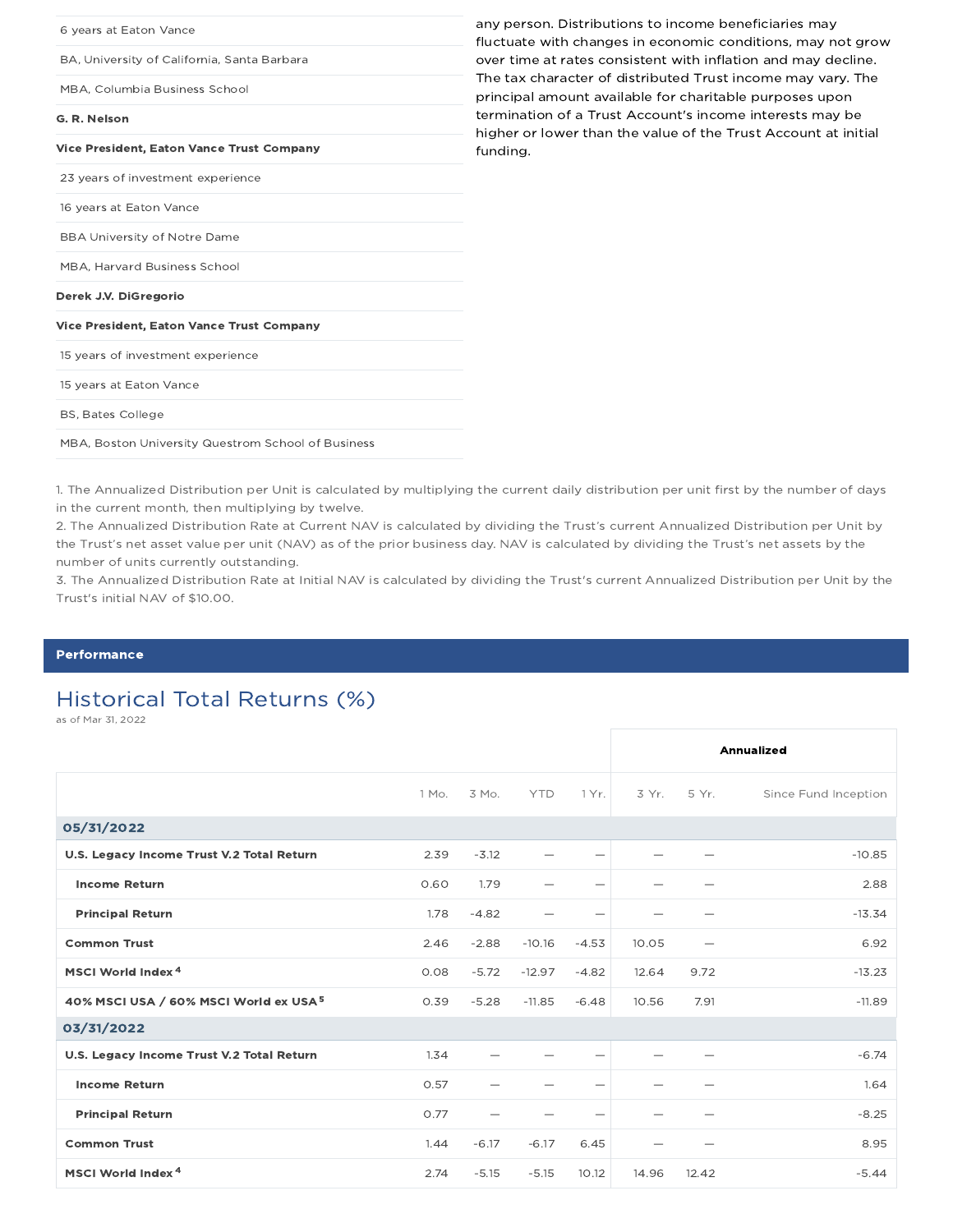|                                                   |      |             |            |      | Annualized          |       |                      |
|---------------------------------------------------|------|-------------|------------|------|---------------------|-------|----------------------|
|                                                   |      | 1 Mo. 3 Mo. | <b>YTD</b> |      | 1 Yr.   3 Yr. 5 Yr. |       | Since Fund Inception |
| 40% MSCI USA / 60% MSCI World ex USA <sup>5</sup> | 2.09 | -5.00       | -5.00      | 7.25 | 12.48               | 10.46 | $-5.04$              |

The U.S. Legacy Income Trust V.2 (Trust) was incepted on January 3, 2022 and, therefore, has no operating history. The Trust invests through <sup>a</sup> common trust (Common Trust) which was incepted on April 30, 2019. Past performance is no guarantee of future results. Performance is for the stated time periods only; due to market volatility, the Trust's and the Common Trust's current performance may be lower or higher than quoted. Total Return for the Trust and the Common Trust is calculated by determining the percentage change in net asset value (NAV) with all distributions reinvested. Performance for the time periods less than or equal to or year is cumulative. Income Return represents the portion of Total Return attributable to distributions. Principal Return represents the portion of Total Return attributable to change in NAV. Total Return and Income Return are stated net of foreign taxes on dividends received on non-U.S. investments. Trust income beneficiaries are generally eligible to receive <sup>a</sup> federal income tax credit or an itemized deduction for their attributable share of unrecovered foreign withholding tax.

The Fund leverages two distinct approaches: dividend-capture trading (focused primarily on non-U.S. equities) and <sup>a</sup> core equity approach (focused on U.S. equities). The long-term target allocation for the Fund is 60% non-U.S. equities and 40% U.S. equities. Allocations will vary over time depending on factors such as portfolio income needs, dividend seasonality, risk management, and other factors. The Fund typically holds 140-200 holdings with <sup>a</sup> maximum position size of 3%. In addition to other risk management practices, the Fund manages weightings and tracking error on an industry and country basis.

# NAV History

| Date         | <b>NAV</b> | NAV Change |
|--------------|------------|------------|
| Jun 24, 2022 | \$8.04     | \$0.22     |
| Jun 23, 2022 | \$7.83     | \$0.02     |
| Jun 22, 2022 | \$7.81     | $-$0.06$   |
| Jun 21, 2022 | \$7.87     | \$0.13     |
| Jun 17, 2022 | \$7.74     | $-$0.03$   |
| Jun 16, 2022 | \$7.78     | $-$0.19$   |
| Jun 15, 2022 | \$7.97     | \$0.15     |
| Jun 14, 2022 | \$7.82     | $-$0.05$   |
| Jun 13, 2022 | \$7.87     | $-$0.29$   |
| Jun 10, 2022 | \$8.16     | $-$0.25$   |
| Jun 09, 2022 | \$8.41     | $-$0.19$   |
| Jun 08, 2022 | \$8.60     | $-$0.11$   |
| Jun 07, 2022 | \$8.72     | \$0.05     |
| Jun 06, 2022 | \$8.66     | \$0.03     |
| Jun 03, 2022 | \$8.63     | $-$0.11$   |
| Jun 02, 2022 | \$8.74     | \$0.14     |
| Jun 01, 2022 | \$8.60     | $-$0.06$   |
| May 31, 2022 | \$8.67     | $-$0.04$   |
| May 27, 2022 | \$8.71     | \$0.15     |
| May 26, 2022 | \$8.56     | \$0.16     |
| May 25, 2022 | \$8.41     | \$0.05     |
| May 24, 2022 | \$8.35     | $-$0.07$   |
| May 23, 2022 | \$8.42     | \$0.18     |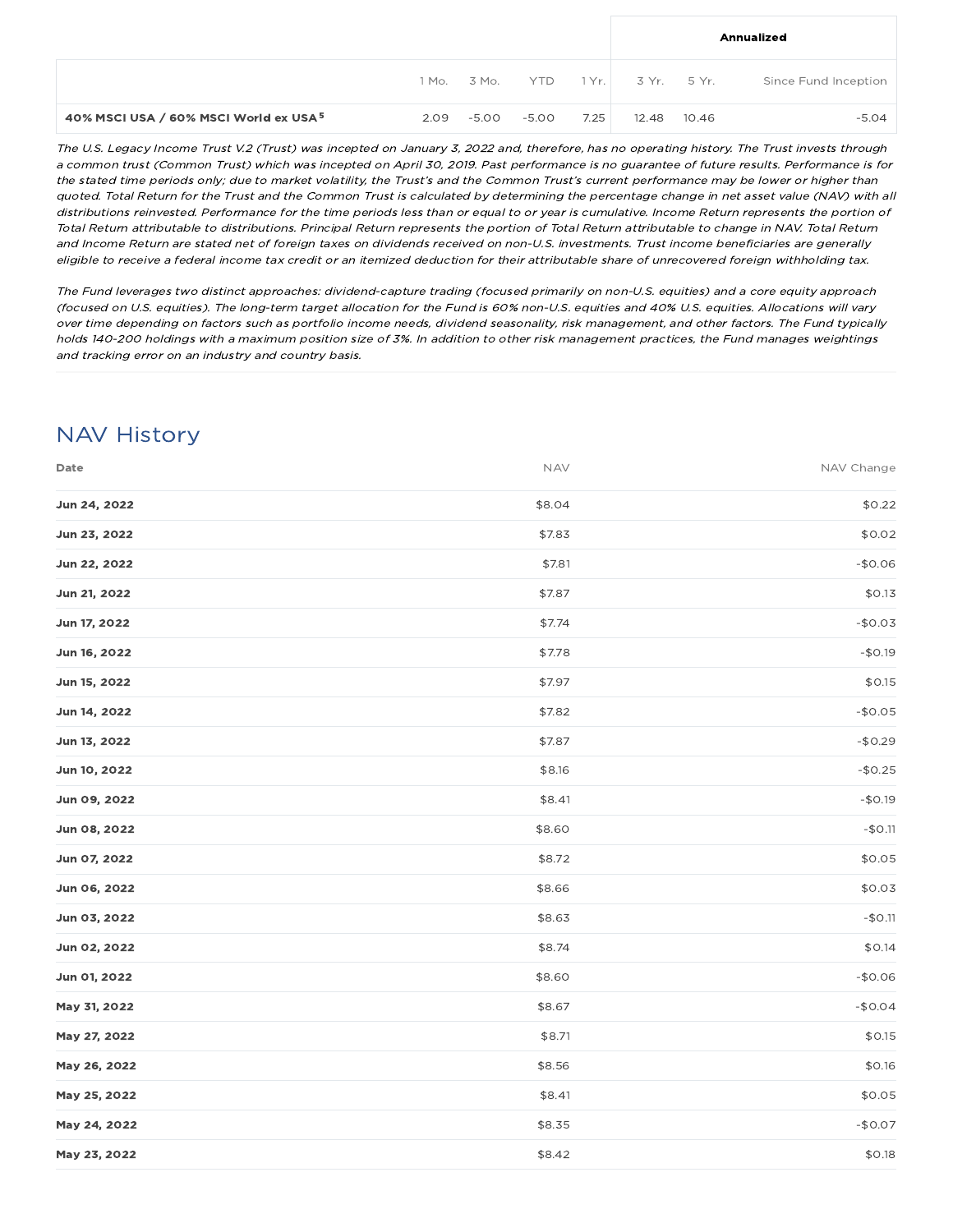# Distribution History

Ex-Date Distribution

| May 31, 2022 | \$0.05208 |
|--------------|-----------|
| Apr 29, 2022 | \$0.05208 |
| Mar 31, 2022 | \$0.05208 |
| Feb 28, 2022 | \$0.05208 |
| Jan 31, 2022 | \$0.04704 |
|              |           |

4. MSCI World Index is an unmanaged index of equity securities in the developed markets. Unless otherwise stated, index returns do not reflect the effect of any applicable sales charges, commissions, expenses, taxes or leverage, as applicable. It is not possible to invest directly in an index. Historical performance of the index illustrates market trends and does not represent the past or future performance of the Trust. Returns of the MSCI World Index are stated net of foreign withholding taxes. Source: MSCI. MSCI data may not be reproduced or used for any other purpose. MSCI provides no warranties, has not prepared or approved this report, and has no liability hereunder.

5. The MSCI USA Index is a free float-adjusted market capitalization index that is designed to measure large and midcap U.S. equity market performance. MSCI World ex USA Index is an unmanaged index of equity securities in the developed markets, excluding the United States. Unless otherwise stated, index returns do not reflect the effect of any applicable sales charges, commissions, expenses, taxes or leverage, as applicable. It is not possible to invest directly in an index. Historical performance of the index illustrates market trends and does not represent the past or future performance of the Trust. Returns of the MSCI indexes are stated net of foreign withholding taxes. Source: MSCI. MSCI data may not be reproduced or used for any other purpose. MSCI provides no warranties, has not prepared or approved this report, and has no liability hereunder.

#### Literature

### **Literature**

| <b>U.S. Legacy Income Trusts Investment Overview</b><br>E,<br>Download - Last updated: Mar 31, 2022                     |  |
|-------------------------------------------------------------------------------------------------------------------------|--|
| U.S. Legacy Income Trust V.2 Fact Sheet<br>Ę<br>Download - Last updated: Mar 31, 2022                                   |  |
| <b>U.S. Legacy Income Trusts Brochure</b><br>IĘ,<br>Download - Last updated: Dec 31, 2021                               |  |
| Legacy Income Common Trust Fund Financial Statement and Auditors' Report<br>ŧ,<br>Download - Last updated: Dec 31, 2021 |  |
| U.S. Legacy Income Trusts Forms Booklet Self-Directed Donor<br>Ħ,<br>Download - Last updated: Dec 31, 2021              |  |
| <b>U.S. Legacy Income Trusts Information Statement</b><br>₹<br>Download - Last updated: Dec 31, 2021                    |  |

Accessibility Privacy and Security Contact **Contact Contact Contact Contact Contact Contact Contact** Print page